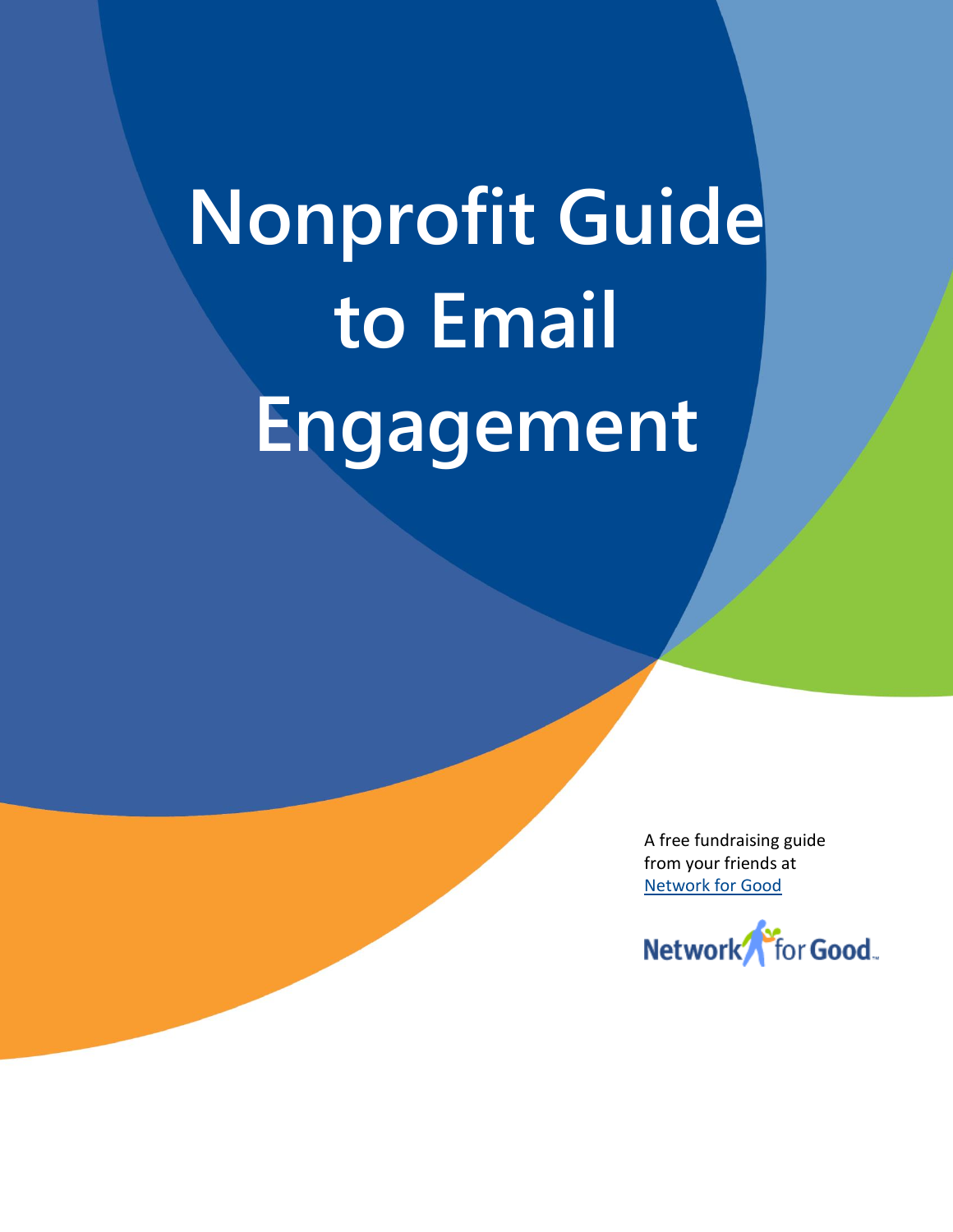## **Introduction**

Does this sound familiar?

After year-end giving season comes to a close and our thank you notes are sent, more often than not our donors don't hear much from us until we're ready to send another appeal.

We can do better for our supporters and our missions.

Think of what could happen if you spent more time communicating with your supporters and focused on building relationships with donors throughout the year. Would your retention rates improve? Would you get more recurring donors, volunteers, and word of mouth referrals for your cause? Before you dive headlong into year-end fundraising mode, take some time to reach out to your donors and start a conversation with them about their impact so far, and what more you can do together.

In this guide, we'll show you how to use email to build a relationship with your donors so they'll be more likely to give to your organization this year – and for years to come.

• • • • • • • • • • • • • • • • • • • • • • • • • • • • • • • • • • • • • • • • • • • • • • • • • • • • • • • • • • •

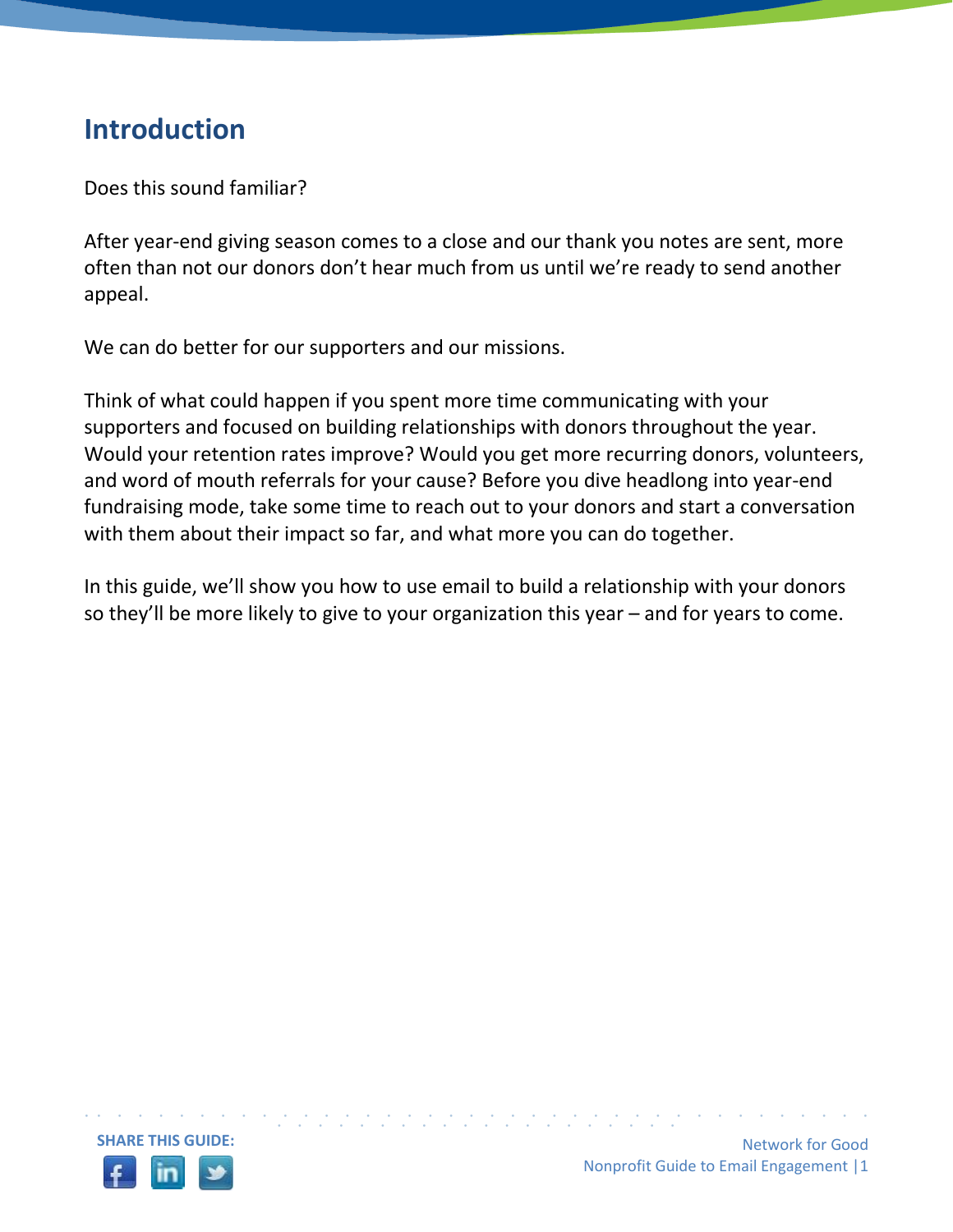## **Every Great Relationship Starts with Hello**

We all know how to say hello. It's a basic skill that kicks off all of our relationships. Don't skip this important step when beginning a new relationship with a supporter.

Remember: A hello is about creating an opportunity to get to know someone. It's about asking questions and understanding another point of view. Focus on the true spirit of saying hello without jumping right to "will you donate?"



#### **A shining example of great hello from Sanctuary One.**

**SHARE THIS GUIDE:**

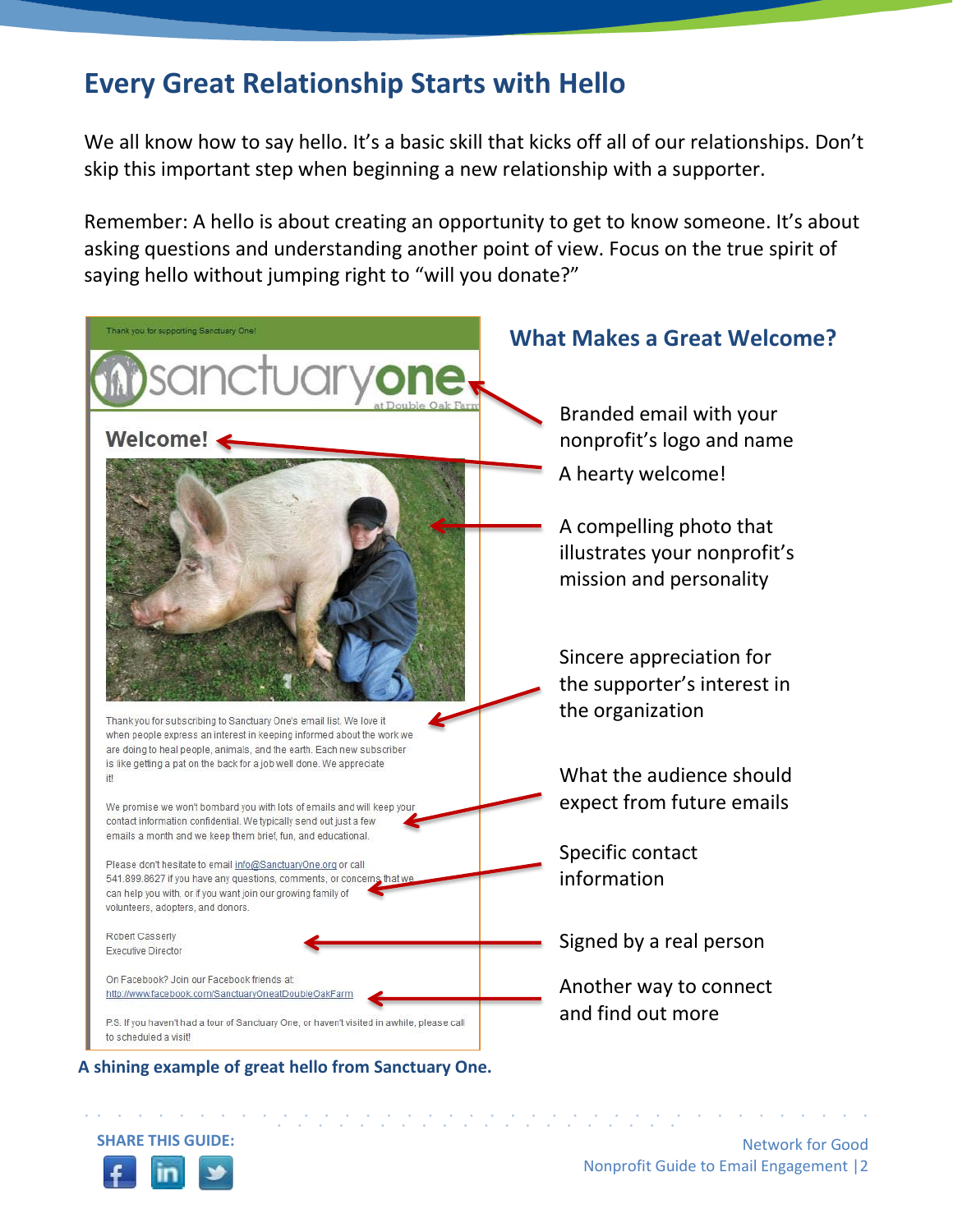## **Create a Great Welcome Series**

## **Why a welcome series is important**

After a constituent signs up to receive emails from your organization, you probably send them an automated email that acknowledges their submission and thanks them for their interest in your organization.

But what comes next? To ease new constituents into a closer relationship with your organization after sign-up and to lay out a welcome mat of sorts to your cause, consider introducing your organization through an email welcome series.

### **What it is**

A welcome series is a sequence of two to three simple, personal email messages (a plus is if you can automate them!) that a constituent receives over the course of their first few weeks on your email list. It educates them about your organization, its programs, and ways to get involved and stay connected. If executed thoughtfully, a welcome series can help you give new constituent relationships the personal attention they need without a huge resource commitment (before asking for donations).

• • • • • • • • • • • • • • • • • • • • • • • • • • • • • • • • • • • • • • • • • • • • • • • • • • • • • • • • • • •

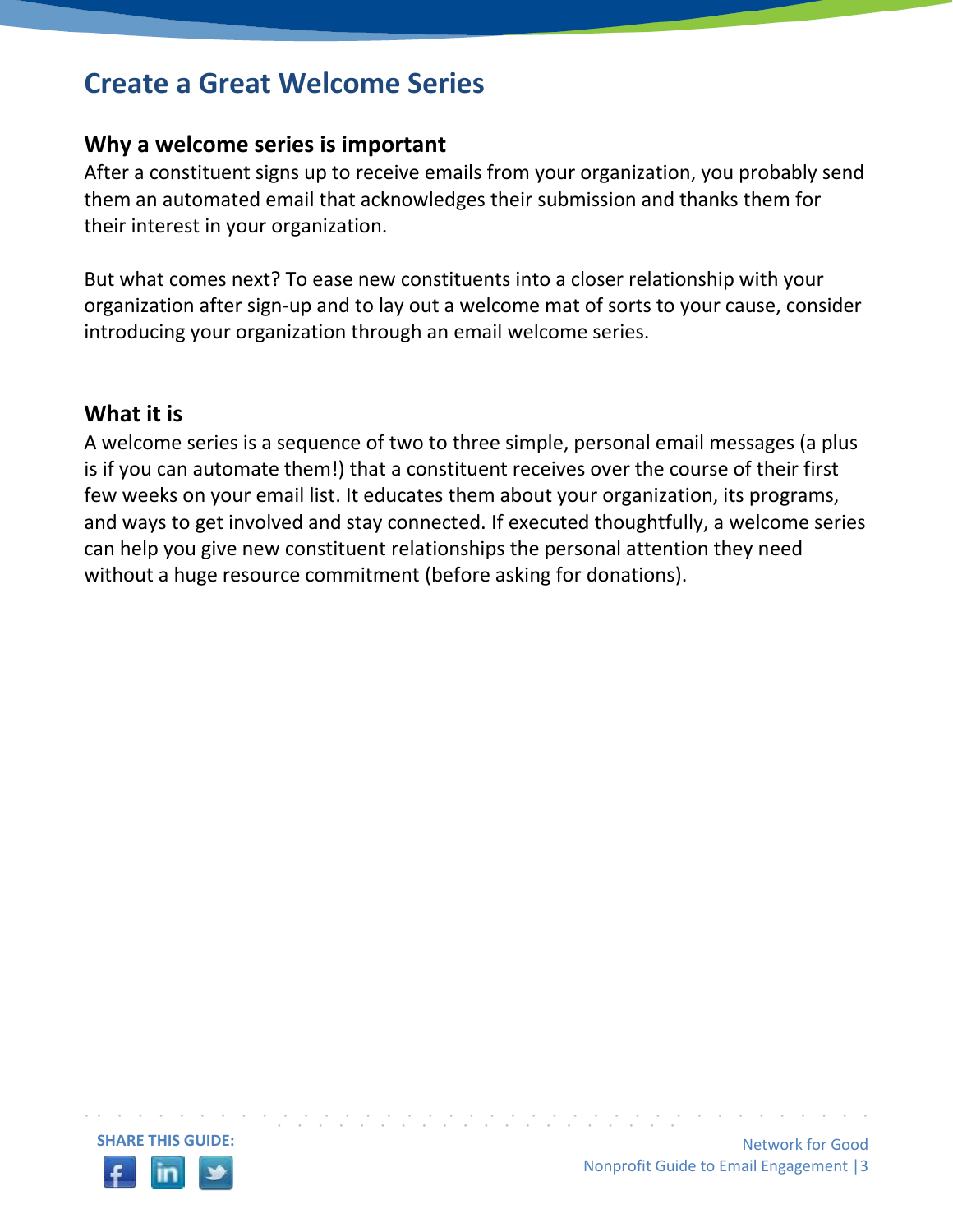## **Plan Your Welcome Series**



## **Send a personal note from the voice of your organization.**

This could be your organization's executive director, a staff member who works in your development department, or a celebrity spokesperson. (**Quick tip:** Tread lightly with your spokesperson. Constituents want to talk to

someone who relates to them on an ongoing basis, not just a talking head.) Your first email should highlight the state of your organization and educates new constituents about what your organization does and the people or community that you serve. Focus on educating your new constituents and reminding them what they signed up for. Reinforce benefits and set expectations about what your constituents will receive and how often.



### **Highlight specific ways your constituents can get involved.**

Do you have really great programs geared toward families? Are you looking for volunteers for your homeless ministry? Planning a gala dinner and recruiting committee members? In your second welcome message,

emphasize educating newcomers on ways to get involved or highlight the value of being a supporter. Mentioning upcoming events will also give new constituents a chance to meet your staff in person and will likely increase their level of involvement with your organization.



### **Provide other ways to engage with your organization.**

• • • • • • • • • • • • • • • • • • • • • • • • • • • • • • • • • • • • • • • • • • • • • • • • • • • • • • • • • • •

Tell them about how they can connect with your staff through Facebook or Twitter. (Want to learn more about engaging donors with these tools? Check out our [Social Media Guide for Nonprofits.](http://learn.networkforgood.org/SocialMediaGuide_NFGTeamSocialOutreach.html)) Do you post compelling

videos that are super sharable? Include a link to your YouTube channel.



Network for Good Nonprofit Guide to Email Engagement |4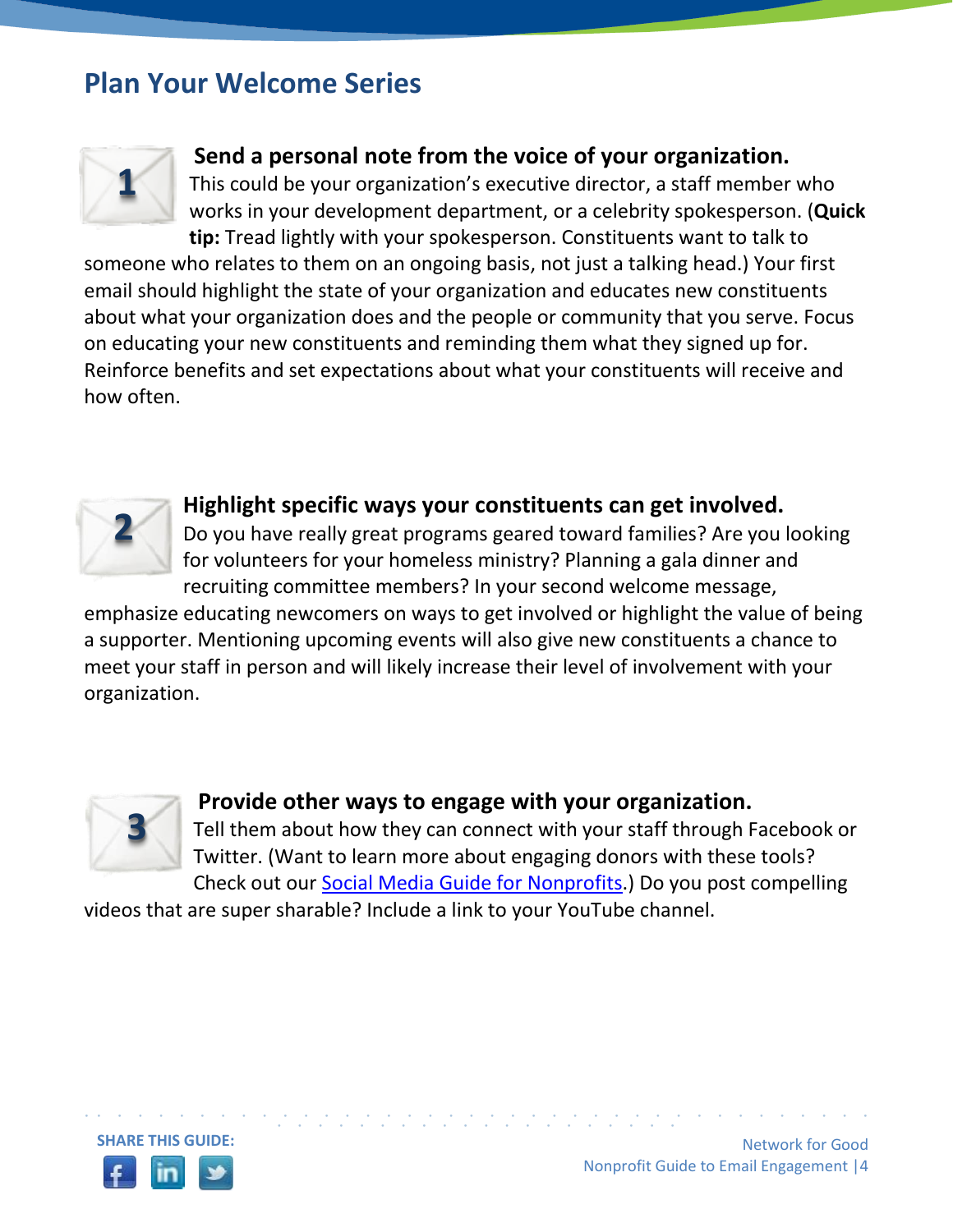#### **Timing** ◥◚

Your first welcome message should come promptly after the triggering event such as a donation, a newsletter subscription, etc. That said, you know your audience best, so experiment with the number of days or even weeks that elapse between your messages. Some organizations find that sending one message every 2 weeks for 6 weeks is effective, while others prefer weekly messages.

#### **Tracking SP**

Monitor your organization's click-through and open rates and adjust your approach based on your results. Don't be afraid to change the frequency of your messages as well as your subject lines, content, and calls to action. We advocate testing different versions of each email to find what works best for your unique message and subscribers.

#### ◥◚ **Mobile**

As of June 2013, 44% of email opens are happening via mobile devices. This means you need to ensure that your email is easy to read on a smartphone and that you are pointing to mobile-friendly pages. An easy way to make your email more smartphone friendly is to keep it simple, short, and optimized for fingertip navigation. Can someone easily click on your link or button with their thumb? If not, rethink your email design. Your desktop readers will thank you, too.

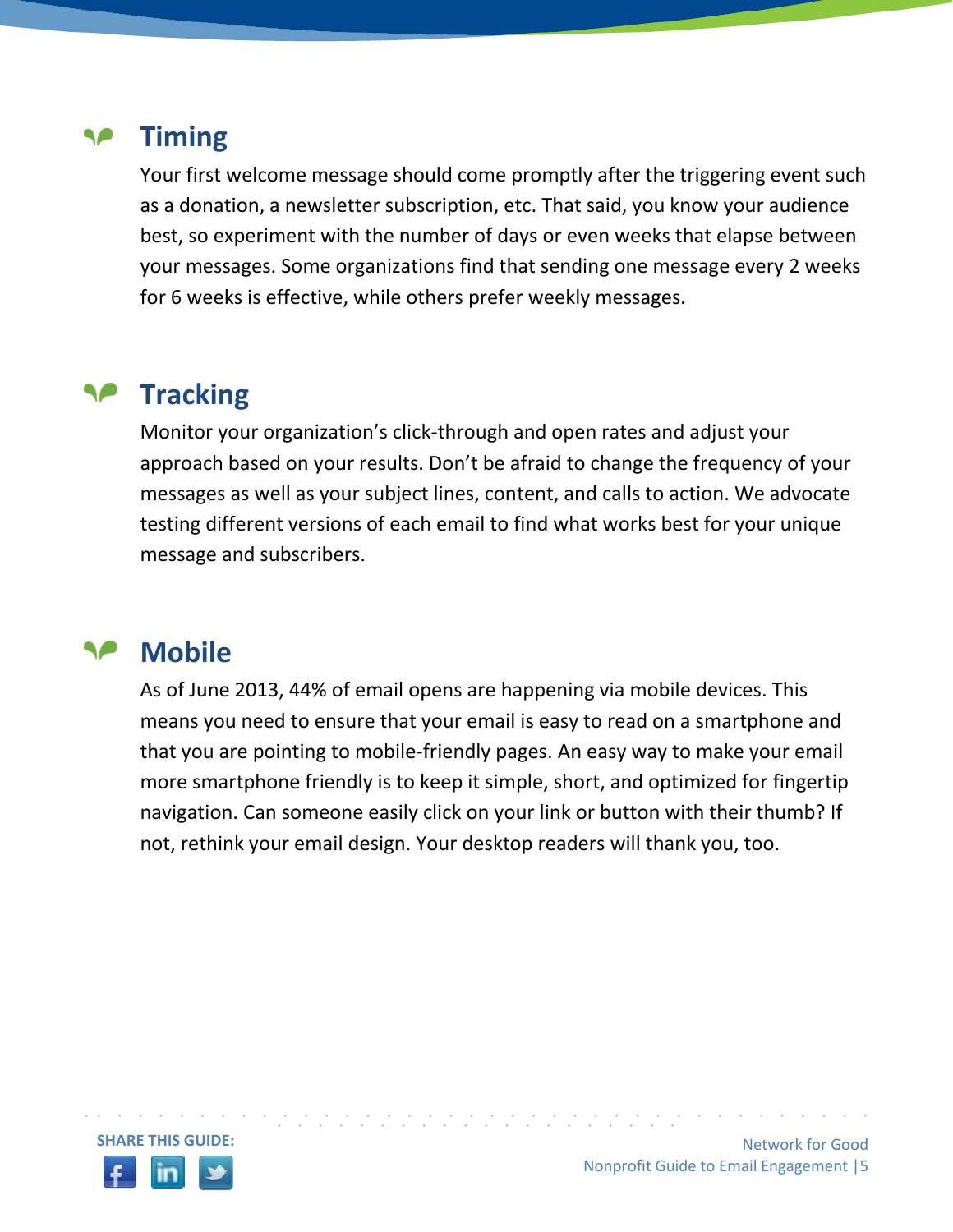## **Continue the Conversation**

Email is one of the most effective ways to communicate with your donors. Don't waste this opportunity to be a positive presence in their inbox. By regularly reaching out with great content and strategic calls to action, you can build a stronger relationship with your supporters, turning them into loyal donors who give more over time.



# **Tell Your Story**

Want to really connect with your supporters? Tell them a story! Research has shown that people are more likely to emotionally connect with and remember a story over other forms of information. Think about what you want to convey and build a story around it. Donors relate more to stories about specific people or animals than to statistics. Use your emails to paint a vivid picture that donors will remember when it's time to give.

# **10 Simple Ideas for Email Content**

- 1. Give an update on a former client or crisis.
- 2. Write a review of a book or movie that's relevant to your cause.
- 3. Share a recent success story.
- 4. Recap your latest event.
- 5. Feature a story about one of your volunteers.
- 6. Ask for suggestions for your next newsletter.
- 7. Offer a preview of an upcoming fundraising event.
- 8. Share a testimonial from a beneficiary or supporter.
- 9. Enlist a staff member to describe their favorite moment at your organization.
- 10. Offer a special downloadable resource, such as a checklist or poster.

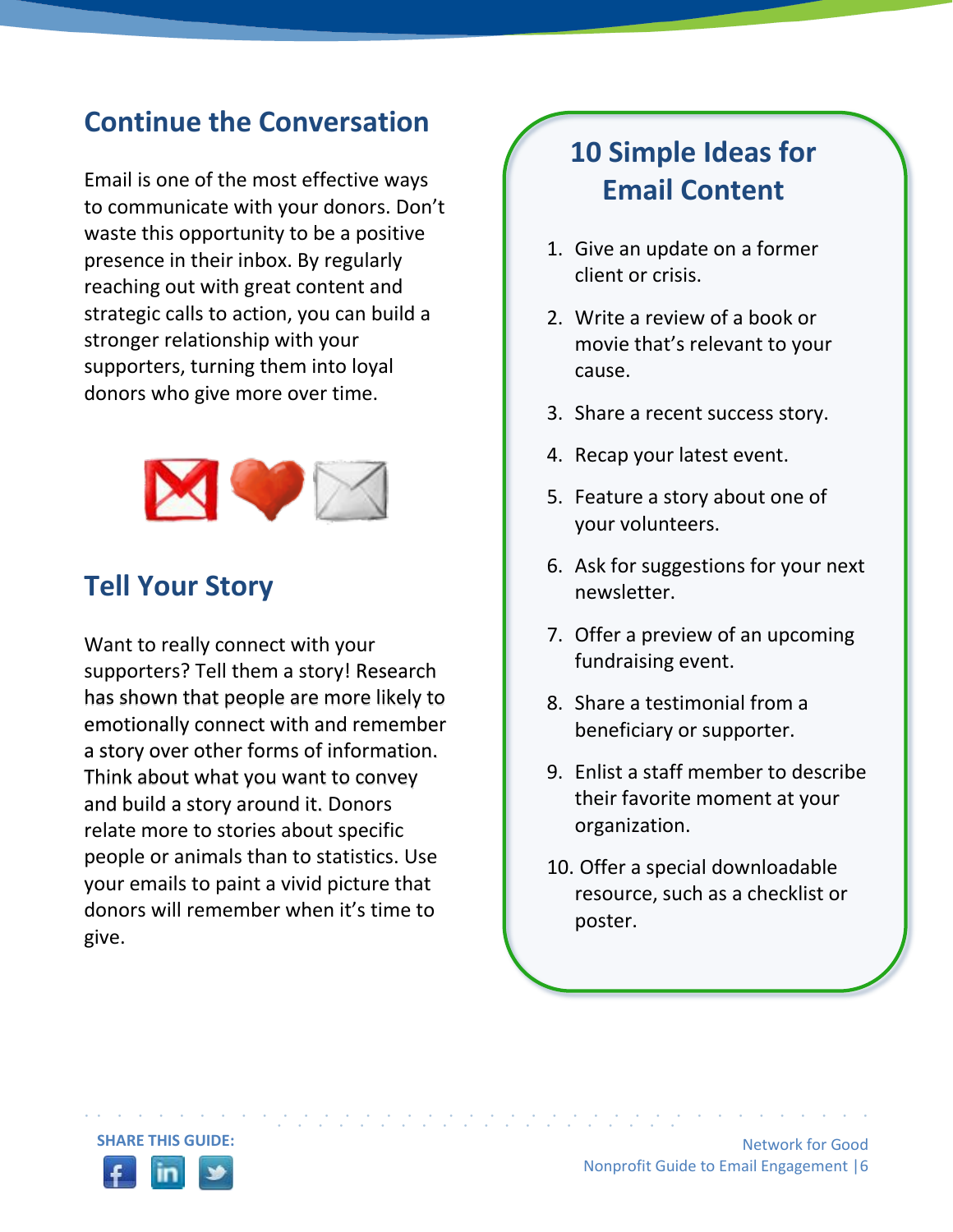## **Keep the Conversation Going**

You've said hello and made a great introduction to your supporters, but don't just coast until your next fundraising appeal. For more active and loyal donors, stay in touch and provide them with consistent opportunities to stay connected to your cause.

**Stay in touch.** Create a communication calendar and reach out to your supporters on a consistent and regular basis. They can't forge a great relationship with you if you're missing from their inbox!

**Keep it interesting.** Make your emails fun to receive—and read! Ditch the longform reports and insider jargon in favor of compelling stories, featured photos and videos, and a variety of calls to action.

**Don't come on too strong.** Are your emails all fundraising appeals, all the time? Balance your fundraising appeals with success stories, progress reports, and other opportunities for supporters to get involved.

**Be a good listener.** Your email outreach should not be a one-way message. Incorporate reader feedback, give supporters a chance to interact with your content, and feature ideas and stories from your audience.

**It's not all about you.** Instead of talking about how great *you* are, focus on sharing amazing stories about your donors, volunteers, and beneficiaries.

**Be yourself.** People want to support other people, not a sterile, faceless organization. Have a personality and a point of view. Let your audience see how your nonprofit is unique and you'll leave a lasting impression.

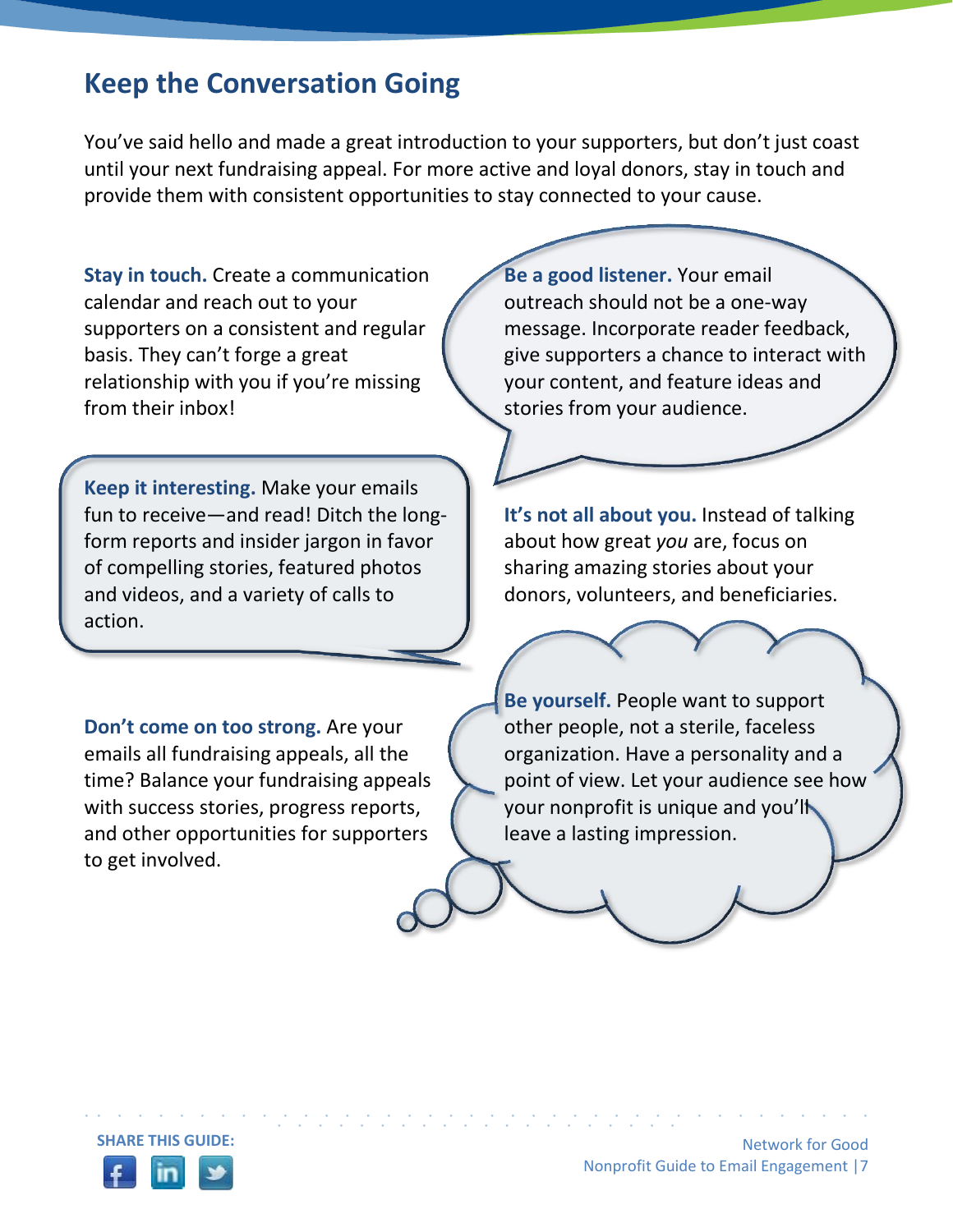# **Make Sure Your Email is Read (and Enjoyed)**

Now you know how to really engage your supporters through email, make sure your messages are getting delivered and opened. Follow these tips to help you personalize messages and refine your delivery strategy so that your emails are read (and enjoyed).

## **Customize the "From" field**

There's nothing special or memorable about receiving an email from "office" or info@nonprofit.org. But when you personalize the "From" address to send your campaign from an actual person, such as your executive director or a beneficiary of your work, you've taken the first step in creating a relationship with your supporters.

#### **Limit your subject line length.**

The perfect subject line length is up for debate. The rule of thumb is a 40 character limit, but some email clients display only the first 25. When in doubt, test across as many email clients as you can, and take a look at your open rates as you test.

### **Perfect subject line copy.**

You've only got one chance to make a good first impression. Your email subject lines can show how much you respect your constituents' busy schedules by telling them exactly what they'll find inside. Avoid using ALL CAPS, dollar signs, and exclamation points, all of which will raise flags for spam filters. To improve email delivery rates, use a spam filter test to check your email header, subject line, email body, and footer for anything that may cause your message to be marked as spam.

### **Make it personal.**

Formal salutations like "Dear Sir or Madam" can be appropriate when writing long form letters by hand, but with email, the expectations are less formal. Feel free to address your recipients with a familiar "Hi," followed by their first name—provided of course that you have followed the email list building best practice of asking for first and last names.

### **Bring it to a close.**

The same advice to keep your content personal applies when signing off. Your emails should be signed by a real person. Some organizations like to include a small photo of the sender to create an even more personal touch. The email's closing also provides you with the chance to add one more reminder using a post script (P.S.) to prompt reader action. This is often one of the most read elements in emails.

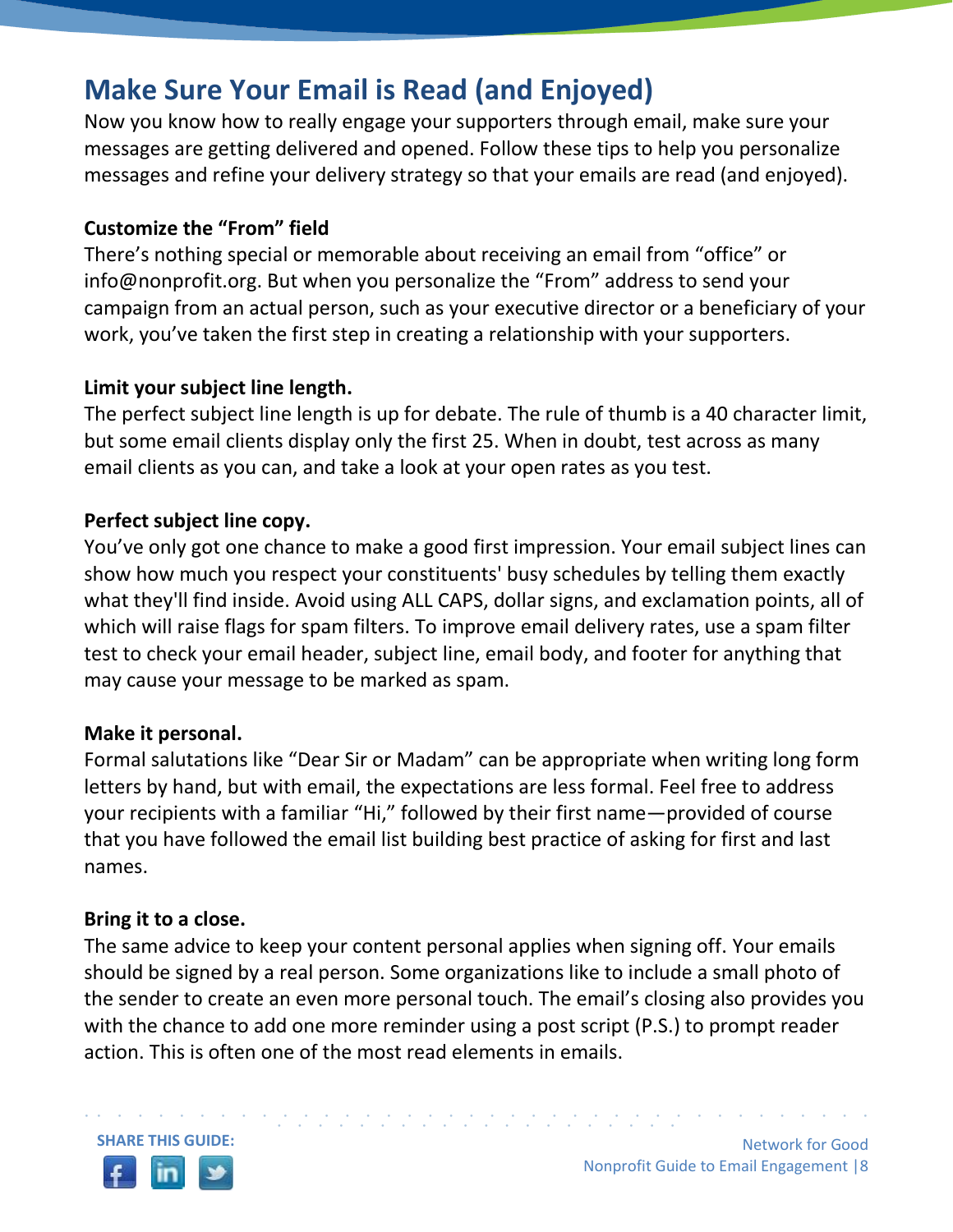## **Remember**

- Start by saying hello and sending a great welcome message.
- Connect with your fans by telling stories about your organization's work and its impact.
- ◥◚ Stay in touch with your supporters—don't let them hear from you only through fundraising appeals.
- ◥◚ Learn from your outreach by testing different subject lines and calls to action, as well as measuring how your emails perform.
- Refine your subject line, "from" information, and email structure to ◥◚ improve your delivery and open rates.

# **Learn More**

**How well does your nonprofit email strategy stack up? [Take our quiz.](http://www.thenetworkforgood.org/t5/Quiz-How-Well-Are-You-Using/bd-p/FFEmailQuiz)**



#### **[How to Make the Case for Giving](http://learn.networkforgood.org/CaseforGivingGuide_Tips_6.20.13_Content.html)**

Use these eight steps as a guide to help your organization craft a compelling case for giving. Packed with fundraising tips, this free guide will help you connect with donors and raise more money.

**[Download this free guide now.](http://learn.networkforgood.org/CaseforGivingGuide_Tips_6.20.13_Content.html)**



#### **[From Print to Email: Take Your Newsletter on an Epic Journey](http://learn.networkforgood.org/Resources_911Archive_Fromprinttoemail_resources_ebook.html)**

Should you drop your print newsletter in favor of email? Kivi Leroux Miller shows you how to effectively transition your nonprofit newsletter from print to email.

**[Download this free guide now](http://learn.networkforgood.org/Resources_911Archive_Fromprinttoemail_resources_ebook.html)**.